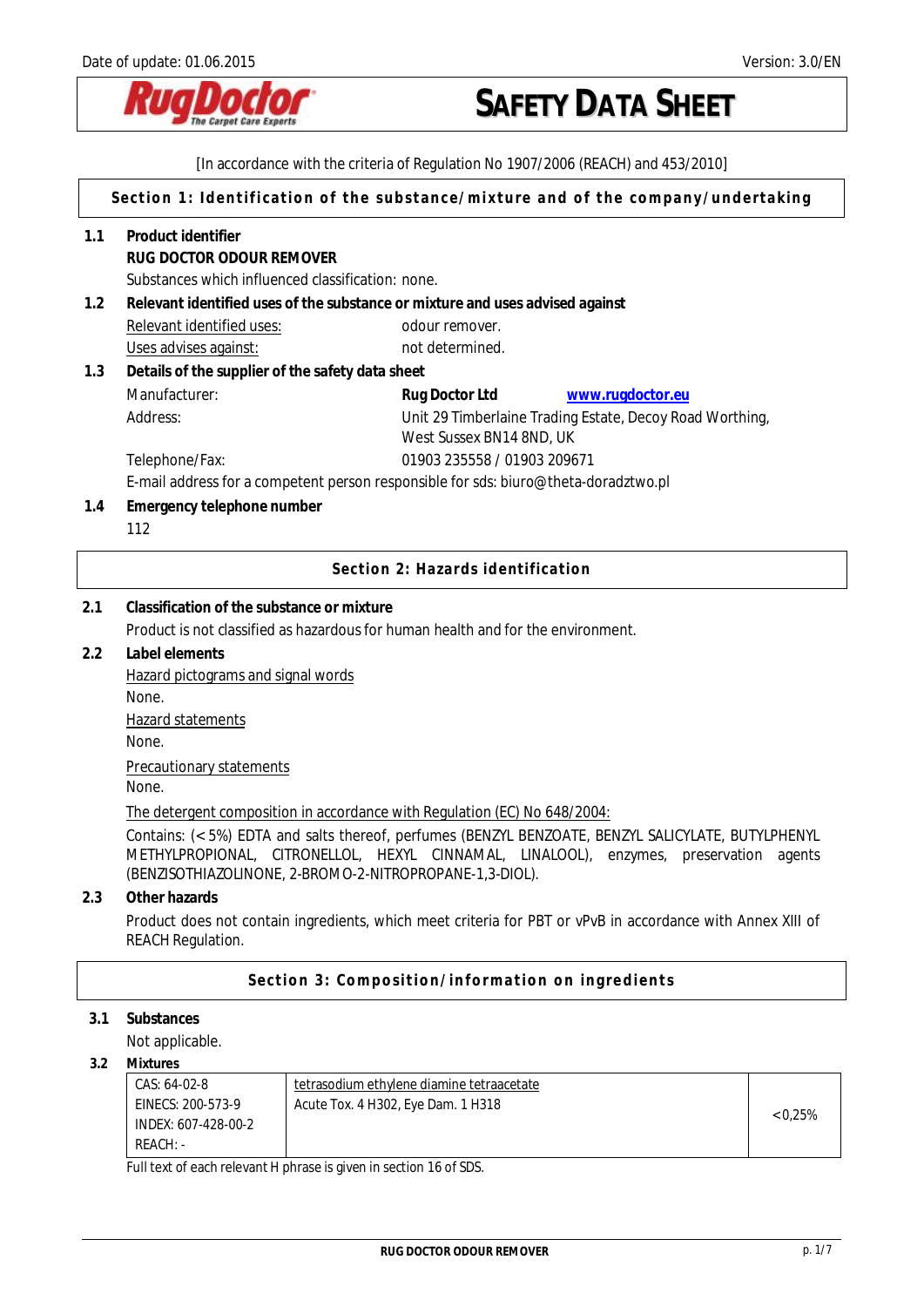

## **Section 4: First aid measures**

### **4.1 Description of first aid measures**

Skin contact: take off contaminated clothes. Wash contaminated skin thoroughly with water. Consult a doctor, if disturbing symptoms occur.

Eye contact: protect non-irritated eye, remove contact lenses. Rinse contaminated eyes with water for 10-15 minutes. Avoid strong stream of water – risk of damage of the cornea. Contact an ophthalmologist, if irritation occurs.

Ingestion: do not induce vomiting. Rinse mouth with water. Never give anything by mouth to an unconscious person. Seek medical advice if disturbing symptoms occur, show label or container.

Inhalation: remove the victim to fresh air. Keep warm and calm. Consult a doctor, if disturbing symptoms occur.

**4.2 Most important symptoms and effects, both acute and delayed** 

Eye contact: redness, tearing, pain, temporary irritation.

Skin contact: may cause redness, itching.

Ingestion: may cause nausea, vomiting, abdominal pains.

Inhalation: adverse effects of exposure by this route are not expected.

**4.3 Indication of any immediate medical attention and special treatment needed**

Physician makes a decision regarding further medical treatment after thoroughly examination of the injured. Symptomatic treatment.

**Section 5: Firefighting measures**

## **5.1 Extinguishing media**  Suitable extinguishing media: foam, dry extinguishing media, carbon dioxide, water spray. Unsuitable extinguishing media: water jet – risk of propagation of the flame.

**5.2 Special hazards arising from the substance or mixture**  During combustion harmful gases consisting of carbon oxides may be produced. Do not inhale combustion products, may cause health risk.

**5.3 Advice for firefighters** 

Personal protection typical in case of fire. Do not stay in the fire zone without self-contained breathing apparatus and protective clothing resistant to chemicals. Containers may burst if heated due to the rise of pressure. In case of fire cool endangered containers with water fog from safe distance. Do not let extinguishing water to reach drainage system. Collect used extinguishing media.

### **Section 6: Accidental release measures**

**6.1 Personal precautions, protective equipment and emergency procedures** 

Limit the access for the outsiders into the breakdown area, until the suitable cleaning operations are completed. In case of large spills, isolate the exposed area. Avoid eyes and skin contamination. Ensure adequate ventilation. Wear personal protective equipment. Do not inhale product vapours. Ensure that effects of the breakdown are removed only by qualified personnel. Immediately wipe leaked product – may produce extremely slippery surfaces.

**6.2 Environmental precautions** 

In case of release of large amounts of the product, it is necessary to take appropriate steps to prevent it from spreading into the environment. Notify relevant emergency services.

**6.3 Methods and material for containment and cleaning up**

Collect product using liquid binding materials (eg. sand, earth, universal binding substances, silica etc.) and place it in correctly labelled containers. Treat collected material as waste. Flush product residues with water. Clean and ventilate contaminated place.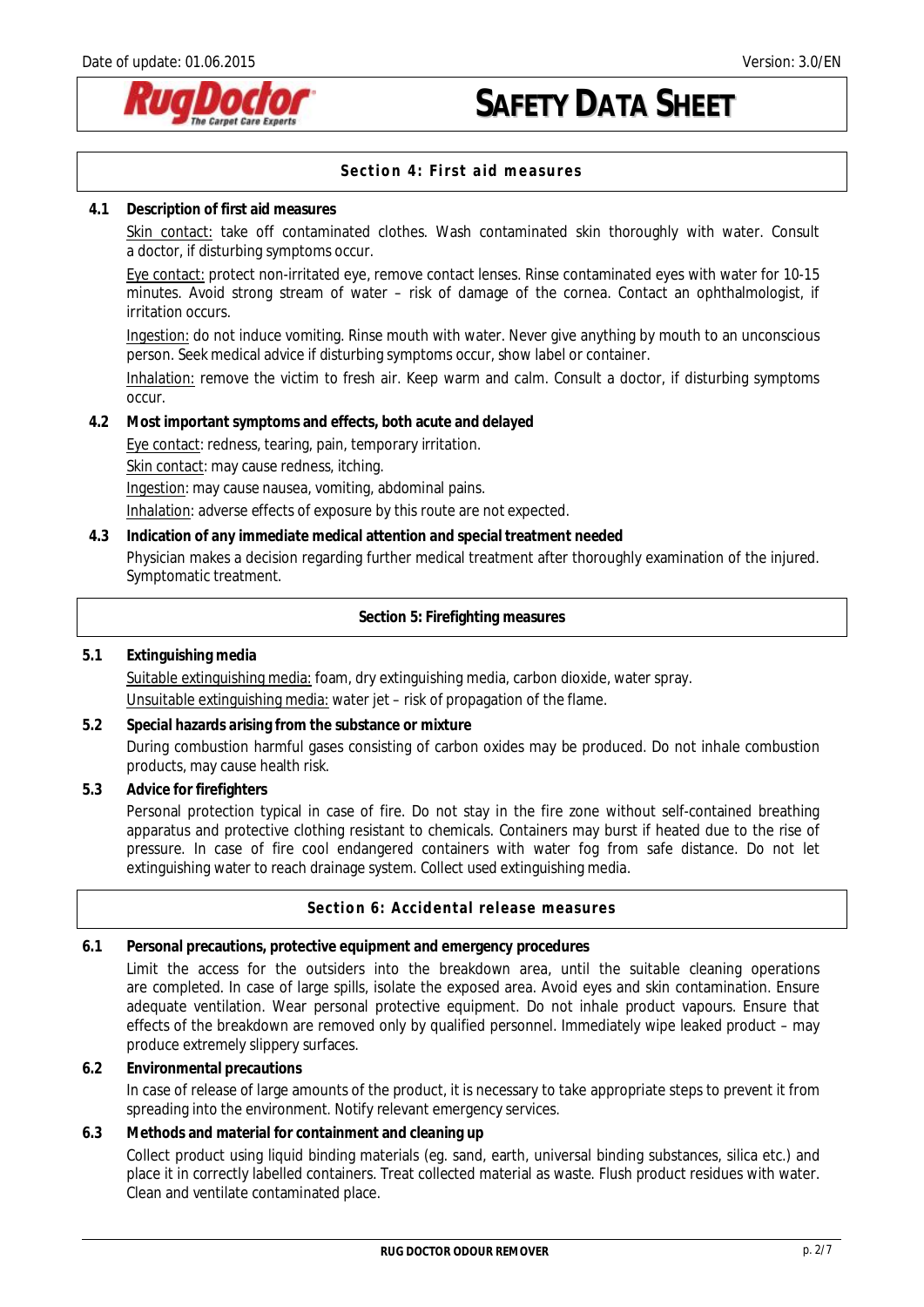

### **6.4 Reference to other sections**

Appropriate conduct with waste product – section 13. Personal protection equipment – section 8.

### **Section 7: Handling and storage**

**7.1 Personal precautions, protective equipment and emergency procedures**  Handle in accordance with good occupational hygiene and safety practices. Avoid eyes and skin contamination. Wash hands carefully before breaks and after work. Do not inhale product vapours. Ensure adequate ventilation of the area in which product is stored and used. Keep unused containers tightly sealed.

**7.2 Conditions for safe storage, including any incompabilities**  Store only in original, tightly sealed containers. Store in dry, cool and well ventilated place. Keep away from food, foodstuffs, animal feed and drinking water. Protect from heat, light and direct sunlight. Do not store with incompatible materials (see subsection 10.5).

**7.3 Specific end use(s)** 

No information about uses other than mentioned in subsection 1.2.

### **Section 8: Exposure controls/personal protection**

### **8.1 Control parameters**

There are no occupational exposure limit values for the substances present in the mixture at the Community level. Please check any national occupational exposure limit values in your country.

Legal Basis: Commission Directive 2006/15/EC, 2000/39/EC, 2009/161/EC

### **8.2 Exposure controls**

Observe good occupational hygiene and safety practices. Do not eat, drink or smoke when using the product. Avoid eyes and skin contamination. Ensure adequate general and/or local ventilation.

#### Hand and body protection

Normally not necessary. Use protective gloves resistant to the product in case of prolonged or repeated exposure.

The material that the gloves are made of must be impenetrable and resistant to the product's effects. The selection of material must be performed with consideration of breakthrough time, penetration speed and degradation. Moreover, the selection of proper gloves depends not only on the material, but also on other quality features and changes depending on the manufacturer. The producer should provide detailed information regarding the exact breakthrough time. This information should be followed.

#### Eye protection

Use tightly fitting safety glasses or face protection if risk assessment indicates that it is necessary.

#### Respiratory protection

Under normal conditions of use is not required. In case of insufficient ventilation, wear an approved respirator with a proper filter.

Personal protective equipment must meet requirements of directive 89/686/CE. Employer is obliged to ensure equipment adequate to activities carried out, with quality demands, cleaning and maintenance.

### Environmental exposure controls

Avoid environment contamination, do not empty into drains. Possible emissions from the ventilation systems and processing equipment should be controlled in order to determinate their compatibility with environmental protection regulations.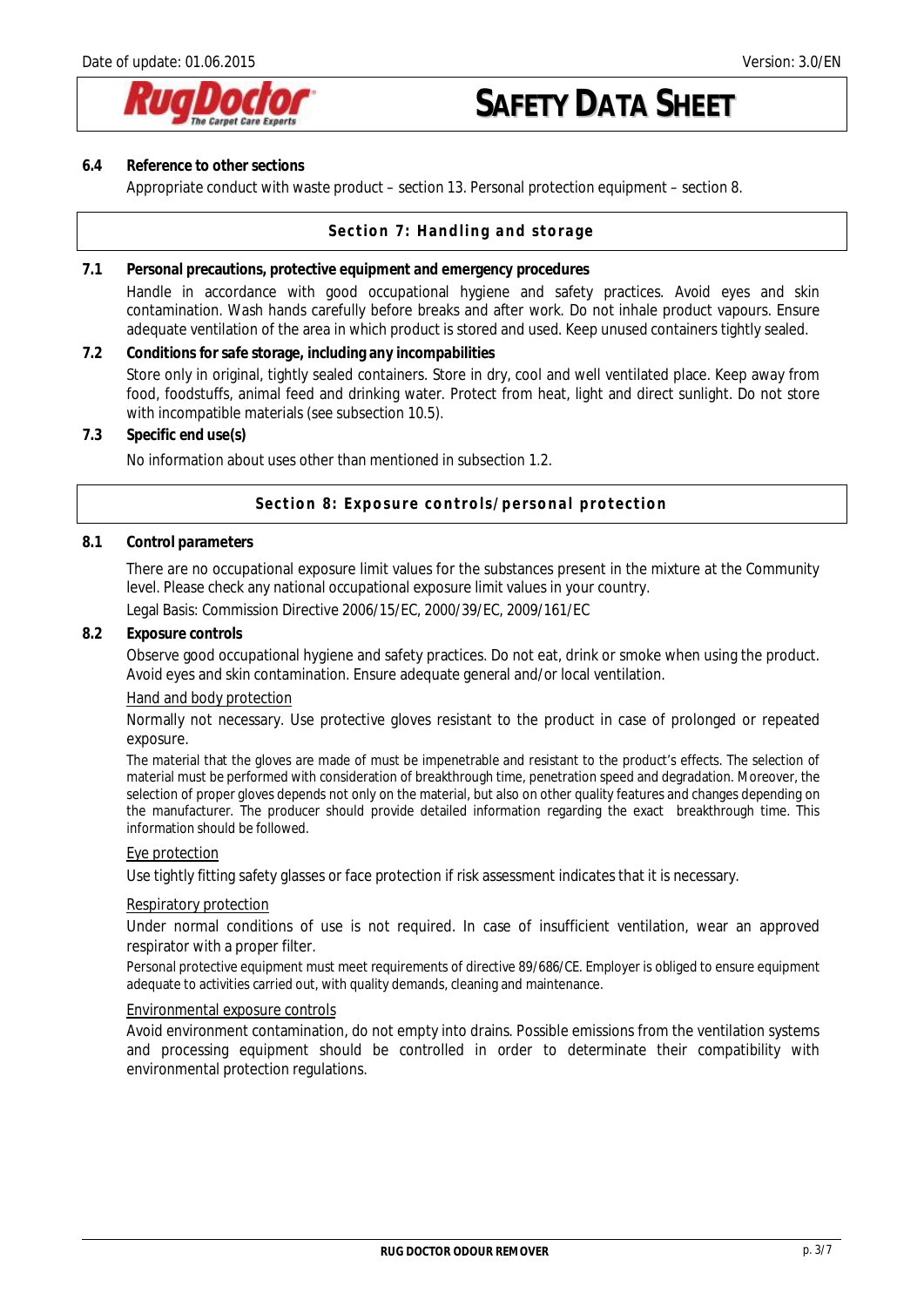

## **Section 9: Physical and chemical properties**

| 9.1 | Information on basic physical and chemical properties |                                            |  |
|-----|-------------------------------------------------------|--------------------------------------------|--|
|     | physical state:                                       | liquid                                     |  |
|     | colour:                                               | according to specification                 |  |
|     | odour:                                                | characteristic                             |  |
|     | odour threshold:                                      | not determined                             |  |
|     | pH:                                                   | 8.4-9.9                                    |  |
|     | melting point/freezing point:                         | not determined                             |  |
|     | initial boiling point and boiling range:              | not determined                             |  |
|     | flash point:                                          | not applicable, product is not combustible |  |
|     | evaporation rate:                                     | not determined                             |  |
|     | flammability (solid, gas):                            | not applicable                             |  |
|     | upper/lower flammability or explosive limits:         | not determined                             |  |
|     | vapour pressure:                                      | not determined                             |  |
|     | vapour density:                                       | not determined                             |  |
|     | density:                                              | not determined                             |  |
|     | solubility(ies):                                      | soluble in water                           |  |
|     | partition coefficient: n-octanol/water:               | not determined                             |  |
|     | auto-ignition temperature:                            | not determined                             |  |
|     | decomposition temperature:                            | not determined                             |  |
|     | explosive properties:                                 | not display                                |  |
|     | oxidising properties:                                 | not display                                |  |
|     | viscosity:                                            | not determined                             |  |
| 9.2 | Other information                                     |                                            |  |
|     | No additional data.                                   |                                            |  |

## **Section 10: Stability and reactivity**

| 10.1 | Reactivity                                                                                         |
|------|----------------------------------------------------------------------------------------------------|
|      | Product is reactive. Does not undergo hazardous polimerization. See also subsections 10.3 and 10.5 |
| 10.2 | Chemical stability                                                                                 |
|      | The product is stable under normal conditions of handling and storage.                             |
| 10.3 | Possibility of hazardous reactions                                                                 |
|      | Not known.                                                                                         |
| 10.4 | Conditions to avoid                                                                                |
|      | Protect from heat and direct sunlight.                                                             |
| 10.5 | Incompatible materials                                                                             |
|      | Strong oxidizers.                                                                                  |
| 10.6 | Hazardous decomposition products                                                                   |
|      | Not known.                                                                                         |
|      | Section 11: Toxicological information                                                              |
| 11.1 | Information on toxicological effects                                                               |
|      | <b>Acute toxicity</b>                                                                              |
|      | Based on available data, the classification criteria are not met.                                  |
|      | Skin corrosion/irritation                                                                          |

Based on available data, the classification criteria are not met.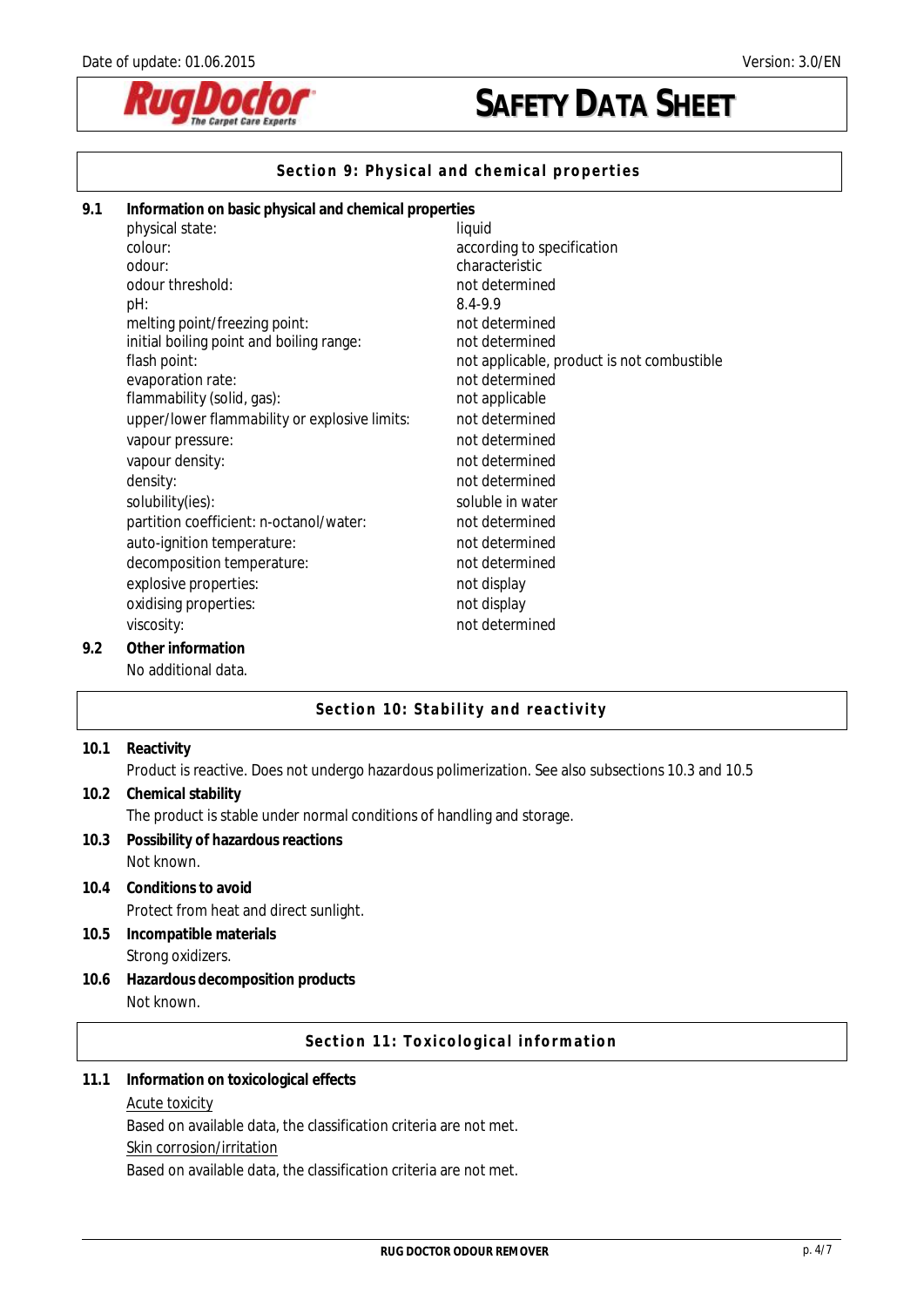

Serious eye damage/irritation Based on available data, the classification criteria are not met. Respiratory or skin sensitization Based on available data, the classification criteria are not met. Germ cell mutagenicity Based on available data, the classification criteria are not met. **Carcinogenicity** Based on available data, the classification criteria are not met. Reproductive toxicity Based on available data, the classification criteria are not met. STOT-single exposure Based on available data, the classification criteria are not met. STOT-repeated exposure Based on available data, the classification criteria are not met. Aspiration hazard Based on available data, the classification criteria are not met.

**Section 12: Ecological information** 

### **12.1 Toxicity**

Product is not classified as hazardous for the environment.

- **12.2 Persistence and degradability**  Surfactants contained in the product are biodegradable in accordance with regulation (EC) No 648/2004.
- **12.3 Bioaccumulative potential**  Bioaccumulation is not expected.
- **12.4 Mobility in soil**

Product mobile in water and soil. Mobility of components of the mixture depends on the hydrophilic and hydrophobic properties and biotic and abiotic conditions of soil, including its structure, climatic conditions, seasons and soil organisms.

- **12.5 Results of PBT and vPvB assessment**  Not applicable.
- **12.6 Other adverse effects**

Product is not classified as hazardous to the ozone layer. Consider other harmful effects of individual components of the mixture on the environment (eg, endocrine disrupting potential, global warming potential).

### **Section 13: Disposal considerations**

### **13.1 Waste treatment methods**

Disposal methods for the mixture: do not deposit with household waste. Disposal in accordance with the local legislation. Waste code should be assigned in place of formation.

Disposal methods for used packing: reuse/recycling/liquidation of empty containers dispose in accordance with the local legislation. Containers contaminated with product residues should be treated in the same way as the product. Only containers completely emptied can be reused.

Legal basis: Directive 2008/98/EC, 94/62/EC.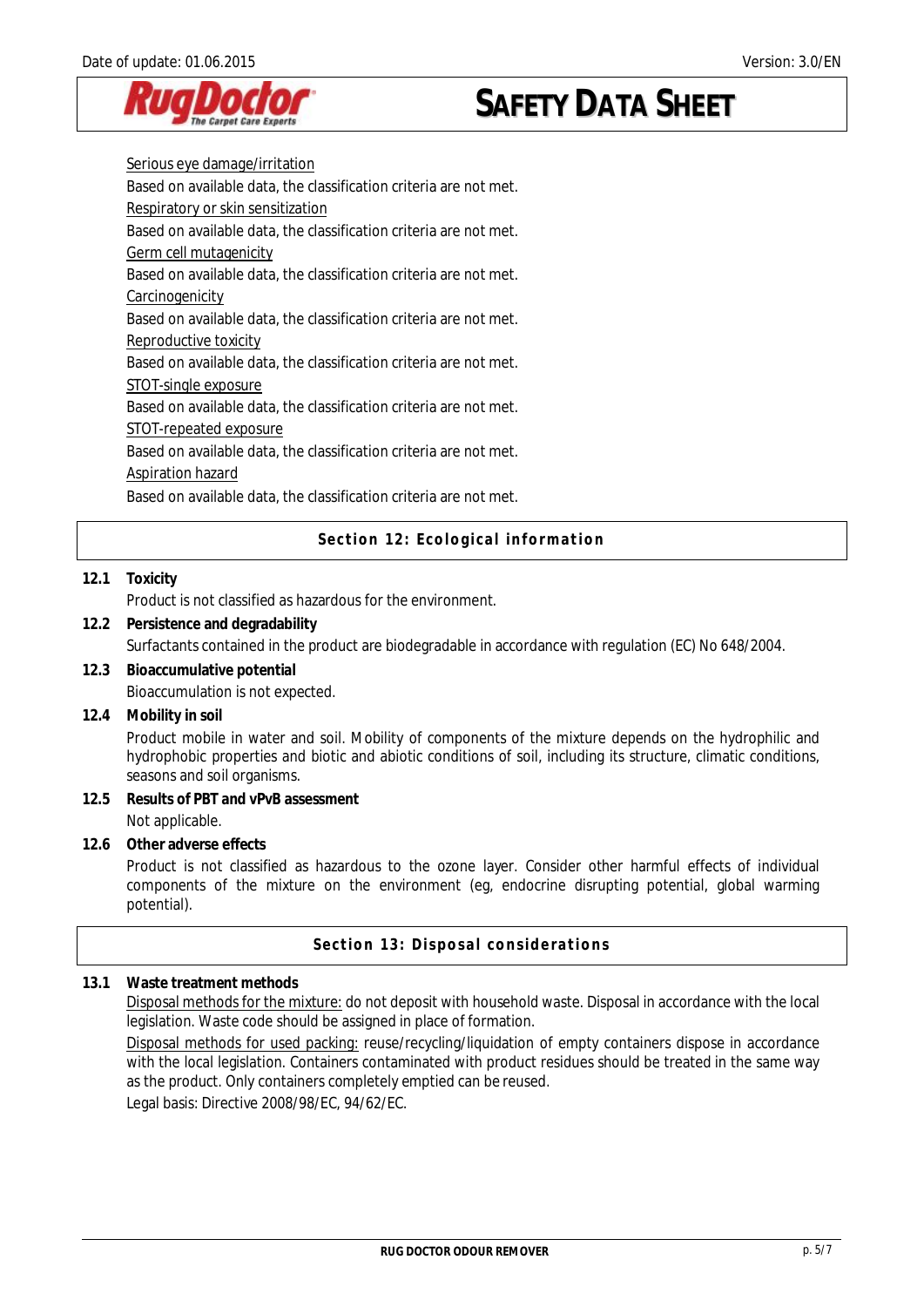

## **Section 14: Transport information**

### **14.1 UN Number**

Not applicable. The product is not dangerous in transport.

- **14.2 UN proper shipping name**  Not applicable.
- **14.3 Transport hazard class(es)**  Not applicable.
- **14.4 Packing group**

Not applicable.

**14.5 Environmental hazards** 

### Not applicable.

- **14.6 Special precautions for user**  Not applicable.
- **14.7 Transport in bulk according to Annex II of MARPOL 73/78 and the IBC Code**  Not applicable.

## **Section 15: Regulatory information**

### **15.1 Safety, health and environmental regulations/legislation specific for the substance or mixture**

**Regulation (EC) No 1907/2006** of the European Parliament and of the Council of 18 December 2006 concerning the Registration, Evaluation, Authorization and Restriction of Chemicals (REACH), establishing a European Chemicals Agency, amending Directive 1999/45/EC and repealing Council Regulation (EEC) No 793/93 and Commission Regulation (EC) No 1488/94 as well as Council Directive 76/769/EEC and Commission Directives 91/155/EEC, 93/67/EEC, 93/105/EC and 2000/21/EC as amended.

**Regulation (EC) No 1272/2008** of the European Parliament and of the Council of 16 December 2008 on classification, labelling and packaging of substances and mixtures, amending and repealing Directives 67/548/EEC and 1999/45/EC, and amending Regulation (EC) No 1907/2006 (Text with EEA relevance) as amended.

**Commission Regulation (EC) No 790/2009** of 10 August 2009 amending, for the purposes of its adaptation to technical and scientific progress, Regulation (EC) No 1272/2008 of the European Parliament and of the Council on classification, labelling and packaging of substances and mixtures (Text with EEA relevance).

**Commission Regulation (EU) No 453/2010** of 20 May 2010 amending Regulation (EC) No 1907/2006 of the European Parliament and of the Council on the Registration, Evaluation, Authorisation and Restriction of Chemicals (REACH).

**Directive 2008/98/EC** of the European Parliament and of the Council of 19 November 2008 on waste and repealing certain Directives.

**European Parliament and Council Directive 94/62/EC** of 20 December 1994 on packaging and packaging waste

### **15.2 Chemical safety assessment**

It is not necessary to carry out a chemical safety assessment for the mixture.

## **Section 16: Other information**

### Full text of indicated H phrases mentioned in section 3

H<sub>3</sub> Harmful if swallowed.<br>
H<sub>318</sub> H<sub>318</sub> Causes serious eve da

Causes serious eye damage.